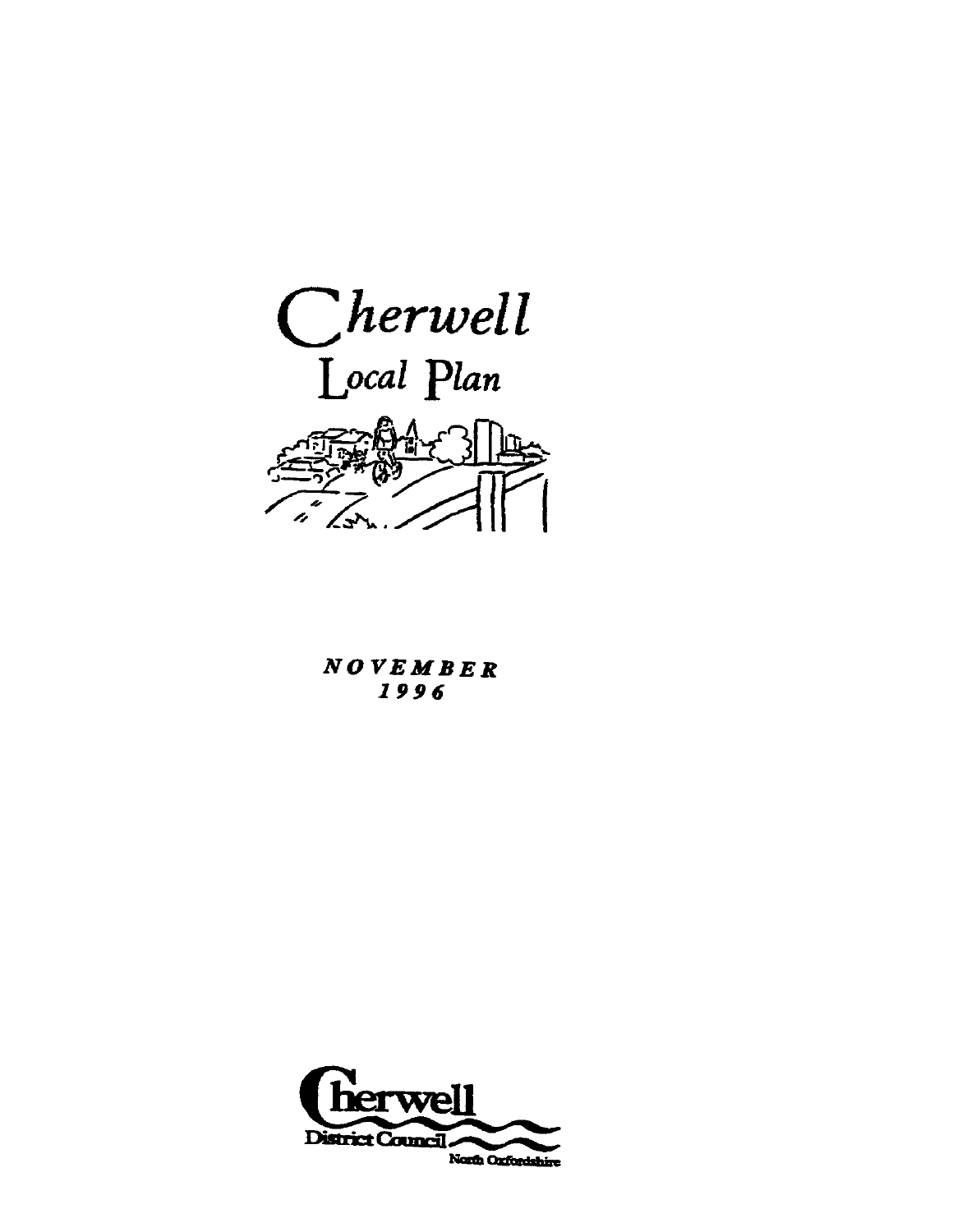#### NEW DWELLINGS IN THE COUNTRYSIDE

# H18 PLANNING PERMISSION WILL ONLY BE GRANTED FOR THE CONSTRUCTION OF NEW DWELLINGS BEYOND THE BUILT-UP LIMITS OF SETTLEMENTS OTHER THAN THOSE IDENTIFIED UNDER POLICY H1 WHEN

(i) IT IS ESSENTIAL FOR AGRICULTURE OR OTHER EXISTING UNDERTAKINGS, OR

## (ii) THE PROPOSAL MEETS THE CRITERIA SET OUT IN POLICY H6; AND

(iii) THE PROPOSAL WOULD NOT CONFLICT WITH OTHER POLICIES IN THIS PLAN.

2.76 Policy H18 is a continuation of past policies and reflects Central Government advice. Its intention is to ensure that the countryside is protected from sporadic development whilst, at the same time, recognising the legitimate needs of agriculture and forestry.

2.77 'Essential' will normally be interpreted as a proven necessity for a worker to live at or very close to the site of their work ie it is necessary for the proper functioning of the enterprise for a new dwelling to be occupied by a worker in connection with it. Sufficient details should be provided to enable an assessment of the size, nature and viability of the existing or proposed enterprise together with details of the number and tenure of existing dwellings related to the

holding or estate. Where there is any doubt that a dwelling is required for the proper functioning of an enterprise, or where a new business is being proposed, it will be necessary to supply adequate financial information to demonstrate that the proposals are sound. In particular the Council will wish to be satisfied that such need as might exist could not be reasonably secured in a nearby settlement.

2.78 When an essential need has been proven, the Council may still resist the erection of a new dwelling if the opportunity to convert an existing redundant building in compliance with policy H19, H20 or H21 exists on the land. The erection of a new dwelling will normally be expected to be of traditional design and be closely related to existing buildings in the interest of protecting the appearance and open character of the countryside.

2.79 All planning permissions for agricultural dwellings outside the villages will contain an agricultural-occupancy condition restricting their occupation to a person or persons employed or last employed in agriculture and their immediate dependants. Such conditions will only be removed if it can clearly be demonstrated that there is no need for an agricultural worker's dwelling in the locality. The requirements of any given farm holding will be considered secondary to the needs of agriculture as a whole.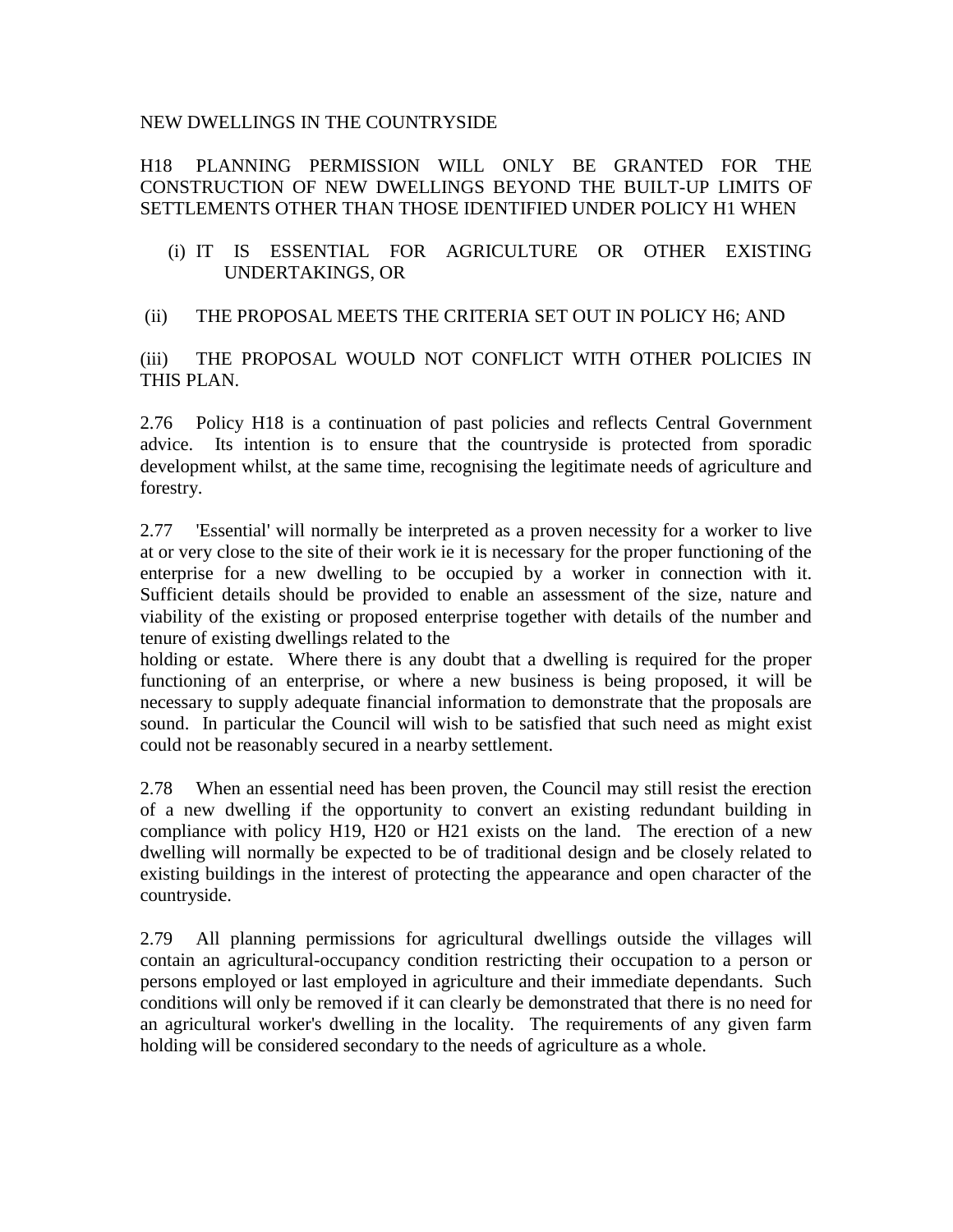2.80 Policy H18 will also apply to locations where there are already a few scattered buildings.

### Transportation Funding

TR1 BEFORE PROPOSALS FOR DEVELOPMENT ARE PERMITTED THE COUNCIL WILL REQUIRE TO BE SATISFIED THAT NEW HIGHWAYS, HIGHWAY- IMPROVEMENT WORKS, TRAFFIC-MANAGEMENT MEASURES, ADDITIONAL PUBLIC TRANSPORT FACILITIES OR OTHER TRANSPORT MEASURES THAT WOULD BE REQUIRED AS A CONSEQUENCE OF ALLOWING THE DEVELOPMENT TO PROCEED WILL BE PROVIDED.

5.8 The restrictions placed on public expenditure by Central Government mean that the infrastructure requirements arising from the development of land rely increasingly on private- sector funding. Government support for appropriate development funding is contained in PPG13 and Circular 16/91 and the Oxfordshire Structure Plan contains two policies (G2 and T15) which seek the provision of such funding in accordance with that advice. The Council will liaise closely with the County Council as Highway Authority to identify those highway improvements that are required as a consequence of development and to secure an appropriate level of development funding in accordance with the advice in Circular 16/91. Reference is made later in this chapter to specific transportation schemes and associated works to which this policy will apply.

5.9 The Government's Planning Policy Guidance on transport (PPG13) which was revised in March 1994 encourages local planning authorities to promote strategies to reduce the need for travel. Where highway improvements required to serve new development would themselves be likely to increase travel demand, then planning permission may be refused.

5.10 For the purposes of policy TR1 the terms 'new highways', 'highway-improvement works', and 'traffic-management measures' and 'additional public transport facilities' include the provision of new roads, the improvement of existing roads, the provision of cycle ways, footpaths, traffic controls, crossings, signing, road closures, traffic-calming measures, pedestrian-priority schemes, park and ride facilities and bus priority measures, both on-site and off-site as circumstances require.

Minor Roads

# TR7 DEVELOPMENT THAT WOULD REGULARLY ATTRACT LARGE COMMERCIAL VEHICLES OR LARGE NUMBERS OF CARS ONTO UNSUITABLE MINOR ROADS WILL NOT NORMALLY BE PERMITTED.

5.25 In order to protect the amenities of the plan area, and in the interests of highway safety, development likely to create significant traffic flows will normally, subject to consideration of the other policies in this Plan, be expected to have good access to the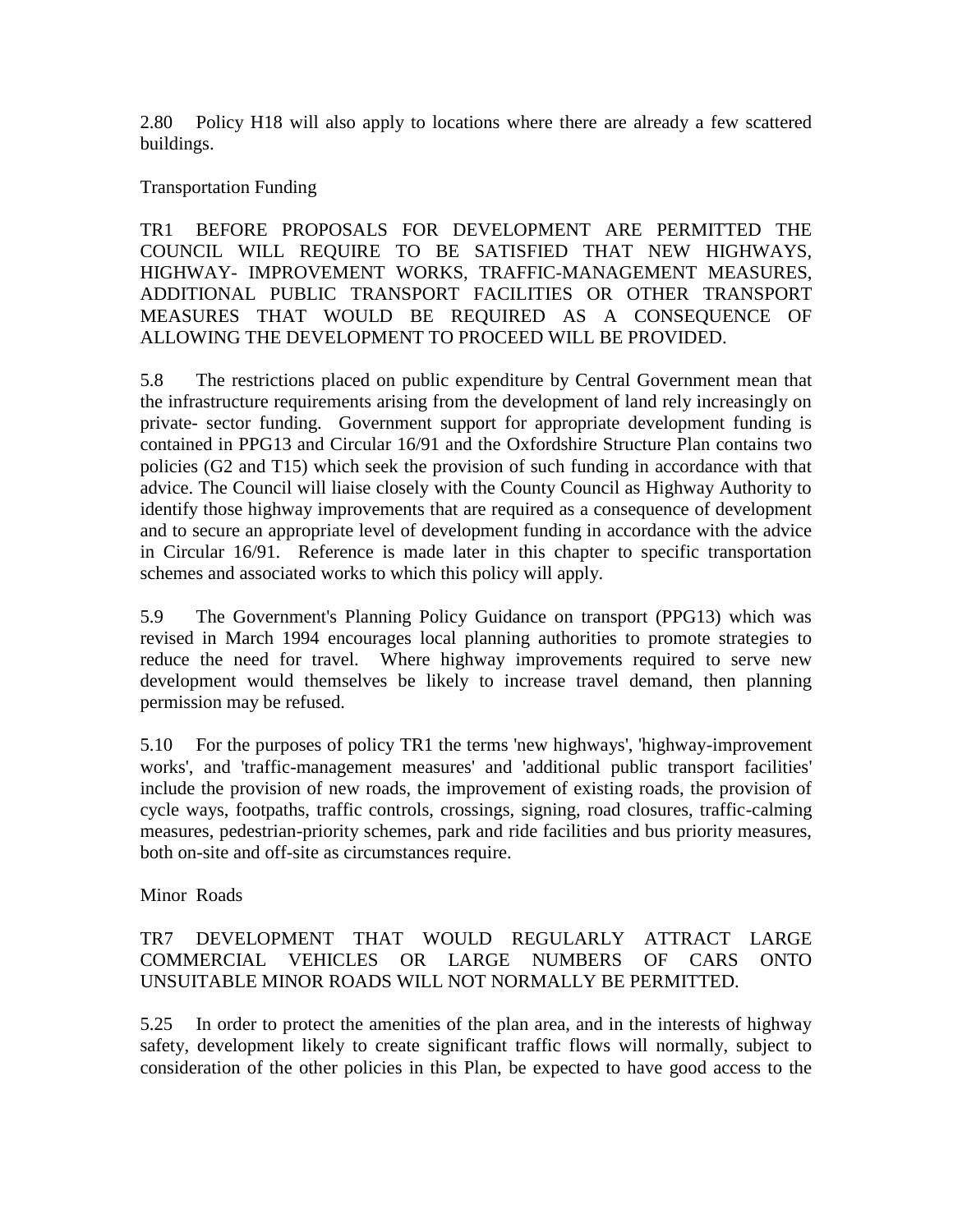major through routes or County inter-town routes identified in the Structure Plan or other principal roads.

Commercial facilities for the motorist

C8 SPORADIC DEVELOPMENT IN THE OPEN COUNTRYSIDE INCLUDING DEVELOPMENTS IN THE VICINITY OF MOTORWAY OR MAJOR ROAD JUNCTIONS WILL GENERALLY BE RESISTED.

9.12 Sporadic development in the countryside must be resisted if its attractive, open, rural character is to be maintained.

9.13 Policy C8 will apply to all new development proposals beyond the built-up limits of settlements including areas in the vicinity of motorway or major road developments but will be reasonably applied to accommodate the needs of agriculture. There is increasing pressure for development in the open countryside particularly in the vicinity of motorway junctions. The Council will resist such pressures and will where practicable direct development to suitable sites at Banbury or Bicester.

Trees and Landscaping

C14 IN EXERCISING ITS DEVELOPMENT CONTROL FUNCTIONS THE COUNCIL WILL NORMALLY ACCEPT OPPORTUNITIES FOR COUNTRYSIDE MANAGEMENT PROJECTS WHERE

(i) ALL IMPORTANT TREES, WOODLAND AND HEDGEROWS ARE RETAINED,

(ii) THE ECOLOGICAL VALUE OF THE SITE WILL NOT BE REDUCED; AND

(iii) NEW TREE AND HEDGEROW PLANTING USING SPECIES NATIVE TO THE AREA IS PROVIDED.

9.28 The Council recognises the important contribution that trees make to the attractiveness of the rural landscape. It co-operates with the Countryside Commission in promoting landscape conservation and gives grants for schemes involving tree planting, woodland management, willow pollarding and pond restoration. The Council will continue to protect by means of a tree preservation order any tree or group of trees which is under threat and considered to be of high amenity value. Further details of these grant schemes can be obtained from the Leisure Services Department at Bodicote House.

9.29 The importance of hedgerows has recently been recognised by the Government, which has issued proposals on their protection. The proposals have yet to be confirmed, but are likely to involve a notification procedure for those wishing to remove or reduce hedgerows to enable local authorities to register those of value and secure their retention.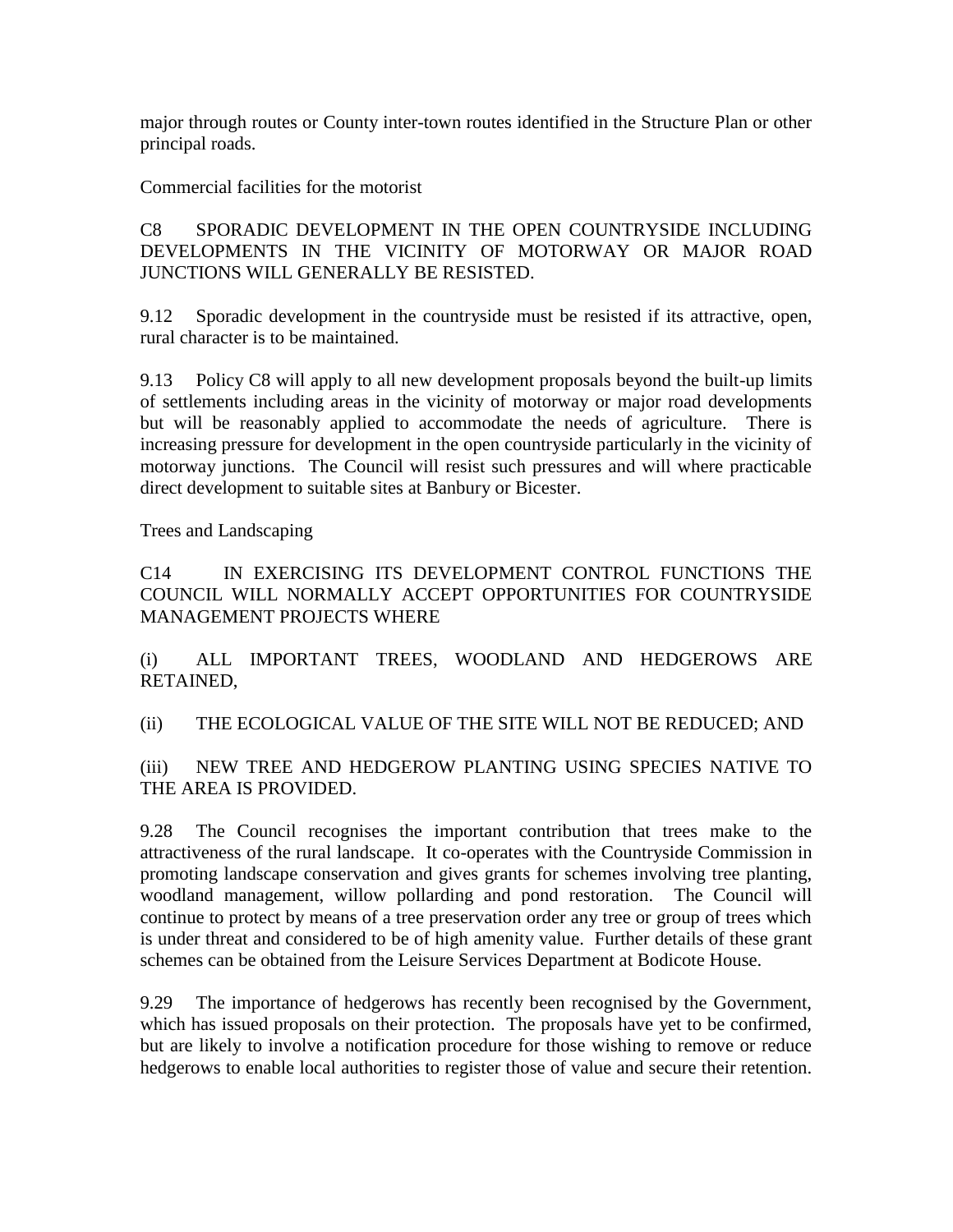Hedgerow management grants may also become available from the Government to encourage maintenance and positive management of hedgerows.

C28 CONTROL WILL BE EXERCISED OVER ALL NEW DEVELOPMENT, INCLUDING CONVERSIONS AND EXTENSIONS, TO ENSURE THAT THE STANDARDS OF LAYOUT, DESIGN AND EXTERNAL APPEARANCE, INCLUDING THE CHOICE OF EXTERNAL-FINISH MATERIALS, ARE SYMPATHETIC TO THE CHARACTER OF THE URBAN OR RURAL CONTEXT OF THAT DEVELOPMENT. IN SENSITIVE AREAS SUCH AS CONSERVATION AREAS, THE AREA OF OUTSTANDING NATURAL BEAUTY AND AREAS OF HIGH LANDSCAPE VALUE, DEVELOPMENT WILL BE REQUIRED TO BE OF A HIGH STANDARD AND THE USE OF TRADITIONAL LOCAL BUILDING MATERIALS WILL NORMALLY BE REQUIRED.

C30 DESIGN CONTROL WILL BE EXERCISED TO ENSURE:

(i) THAT NEW HOUSING DEVELOPMENT IS COMPATIBLE WITH THE APPEARANCE, CHARACTER, LAYOUT, SCALE AND DENSITY OF EXISTING DWELLINGS IN THE VICINITY;

(ii) THAT ANY PROPOSAL TO EXTEND AN EXISTING DWELLING (IN CASES WHERE PLANNING PERMISSION IS REQUIRED) IS COMPATIBLE WITH THE SCALE OF THE EXISTING DWELLING, ITS CURTILAGE AND THE CHARACTER OF THE STREET SCENE;

(iii) THAT NEW HOUSING DEVELOPMENT OR ANY PROPOSAL FOR THE EXTENSION (IN CASES WHERE PLANNING PERMISSION IS REQUIRED) OR CONVERSION OF AN EXISTING DWELLING PROVIDES STANDARDS OF AMENITY AND PRIVACY ACCEPTABLE TO THE LOCAL PLANNING AUTHORITY.

9.69 The Council wishes to secure environmental enhancement through new development. Proposals that would detract from the character of an area owing to obviously poor design will be resisted. Similarly proposals that would change the established character of an area, by, for example, introducing high-density housing development where low densities predominate, will

normally be unacceptable. The design and layout of new development can also assist with crime prevention and the Council will have regard to the advice in Circular 5/94 'Planning Out Crime' and 'Secured by Design' initiative. The assistance of the Thames Valley Policy Architectural Liaison Officer will be sought in this context.

Pollution Control

ENV1 DEVELOPMENT WHICH IS LIKELY TO CAUSE MATERIALLY DETRIMENTAL LEVELS OF NOISE, VIBRATION, SMELL, SMOKE, FUMES OR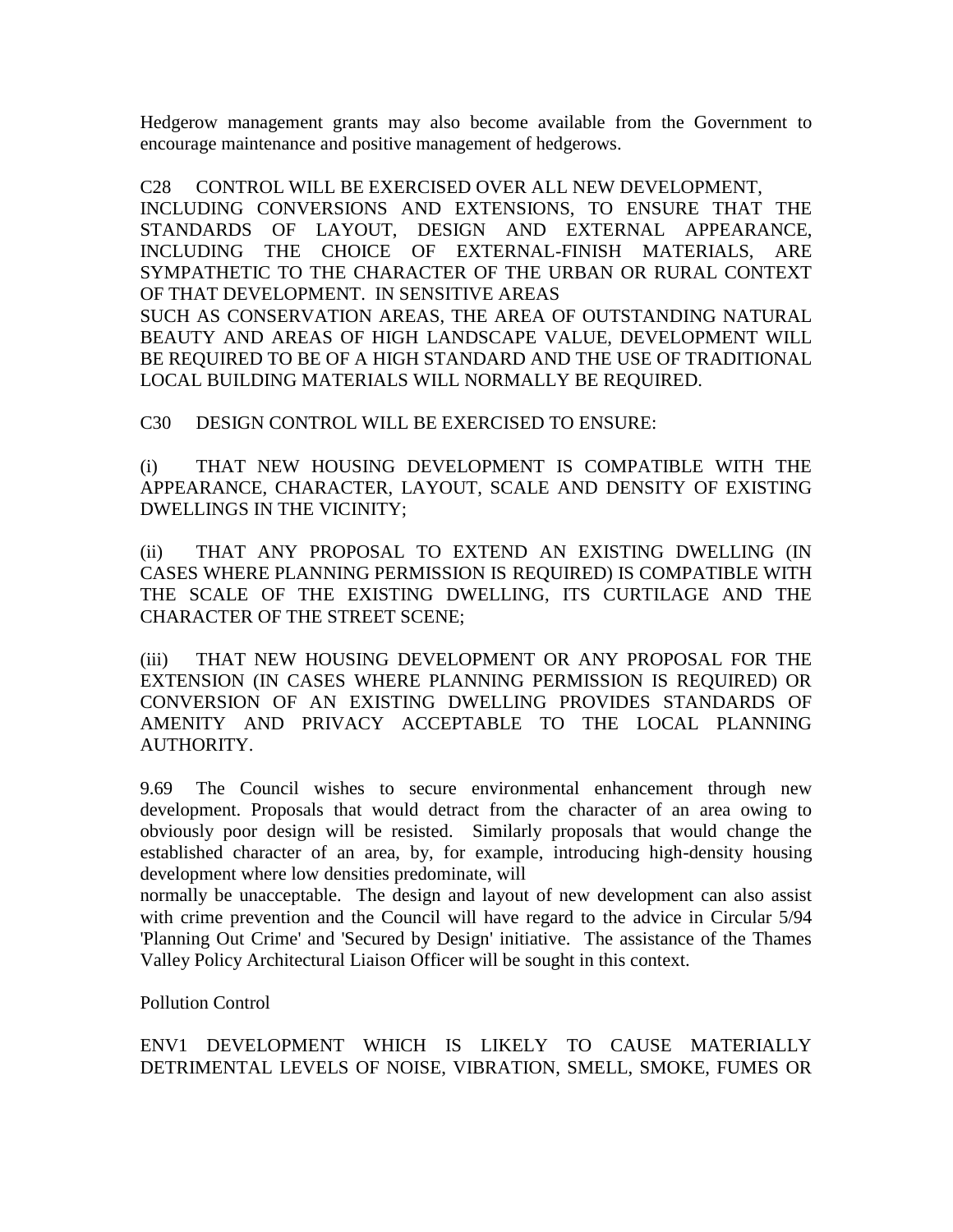### OTHER TYPE OF ENVIRONMENTAL POLLUTION WILL NOT NORMALLY BE PERMITTED.

10.4 The Council will seek to ensure that the amenities of the environment, and in particular the amenities of residential properties, are not unduly affected by development proposals which may cause environmental pollution, including that caused by traffic generation. In addition to the above policy, policies AG3 and AG4 of chapter 8 relate specifically to intensive livestock and poultry units and associated problems of smell and waste disposal.

10.5 Where a source of pollution is already established and cannot be abated, the Council will seek to limit its effect by ensuring that development within the affected area maintains a suitable distance from the pollution source.

Contaminated Land

ENV12 DEVELOPMENT ON LAND WHICH IS KNOWN OR SUSPECTED TO BE CONTAMINATED WILL ONLY BE PERMITTED IF:

(i) ADEQUATE MEASURES CAN BE TAKEN TO REMOVE ANY THREAT OF CONTAMINATION TO FUTURE OCCUPIERS OF THE SITE

(ii) THE DEVELOPMENT IS NOT LIKELY TO RESULT IN CONTAMINATION OF SURFACE OR UNDERGROUND WATER RESOURCES

(iii) THE PROPOSED USE DOES NOT CONFLICT WITH THE OTHER POLICIES IN THE PLAN.

10.19 Proposals for the redevelopment of sites known or suspected to be contaminated will be considered against the above policy. Development on land known or suspected to be contaminated must accord with the regulations set out in Circular 21/87.

Minerals and Waste Disposal

10.20 Oxfordshire County Council is responsible for minerals and waste disposal planning, and the relevant structure plan policies controlling this type of development are contained in

appendix A.

10.21 The minerals that are worked in Cherwell District are ironstone (Hornton and Alkerton), limestone (Ardley and Stratton Audley), soft sand (Duns Tew) and sharp sand and gravel (Yarnton). Mineral extraction has ceased at Shipton on Cherwell (Blue Circle Cement Works).

10.22 Whilst the County Council is the waste disposal authority, this Council has some responsibilities with reference to recycling. A Recycling Plan has been prepared which